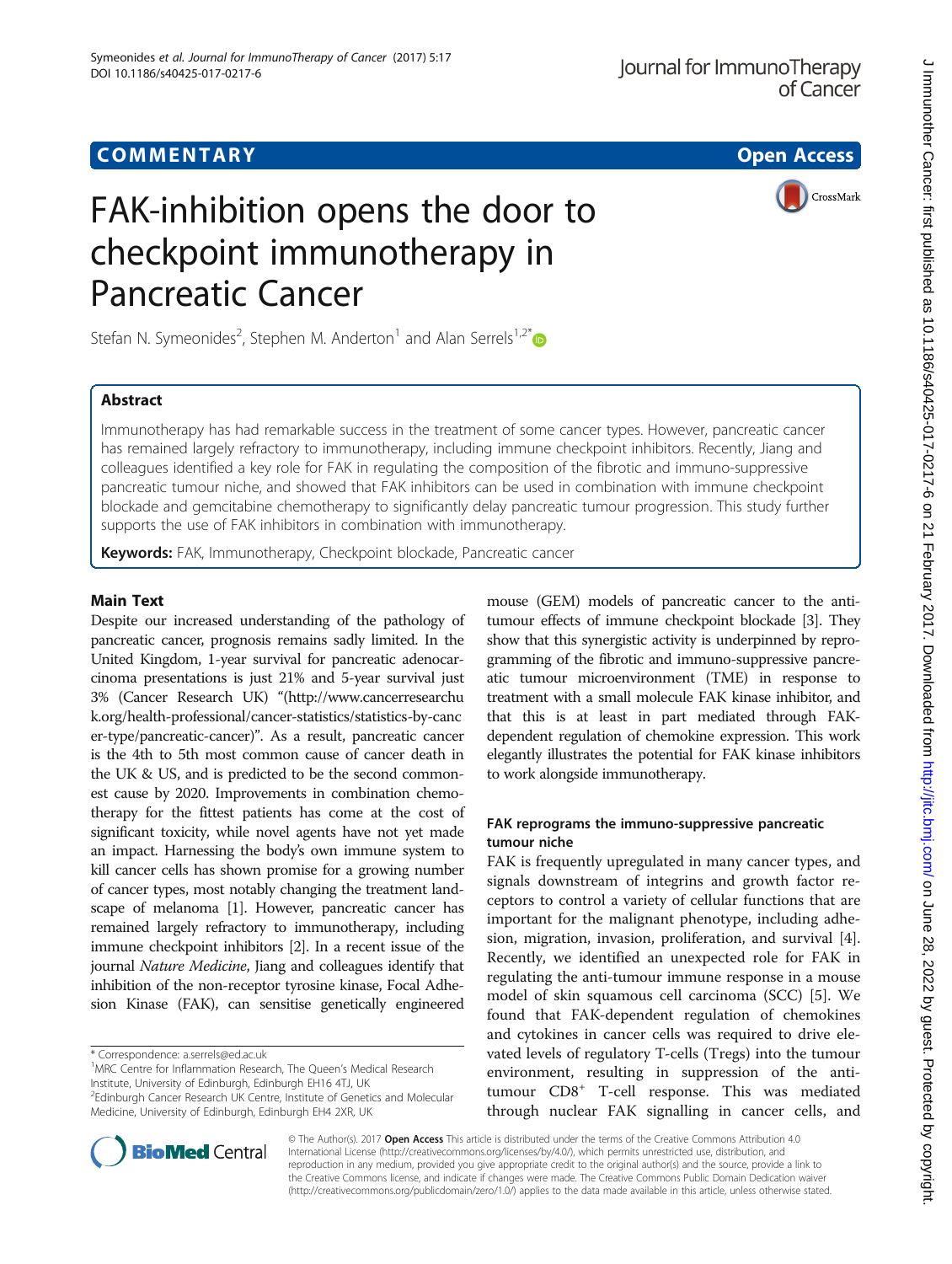treatment with a small molecule FAK kinase inhibitor resulted in immune-mediated tumour regression. Thus, targeting FAK could unlock the anti-tumour immune response through regulating the immuno-suppressive tumour environment. Jiang and colleagues investigated the immuno-modulatory effects of FAK kinase inhibition in GEM models of pancreatic cancer, and explored the potential for combination with immune checkpoint blockade [\[3](#page-2-0)]. They identified that FAK signalling in cancer cells acts to broadly regulate the composition of the TME. They report a reduction in the number of tumour infiltrating  $(1)$  FAP<sup>+</sup> fibroblasts,  $(2)$  myeloid derived suppressor cells (MDSC), (3)  $CD206<sup>+</sup>$  macrophages, and (4) Tregs (Fig. 1). In some instances, this was also accompanied by elevated CD8<sup>+</sup> T-cell infiltration into FAKdepleted tumours. In addition, the authors also identified that FAK inhibition reduces collagen deposition within the tumour environment, overcoming a physical barrier to T-cell infiltration. These changes collectively reprogram the pancreatic TME, shifting the balance in favour of anti-tumour immunity. In seeking to explore the mechanism underpinning this, the authors identified that FAK regulates the expression/secretion of a number of chemokines in pancreatic cancer cells, consistent with previous reports using other cell types [\[5](#page-2-0), [6](#page-2-0)]. In particular, they focused on CXCL12, demonstrating that it may play an important role in stromal expansion within the pancreatic tumour niche through driving increased proliferation of pancreatic fibroblasts. This observation is consistent with previous reports identifying a reduction in fibroblast infiltration into pancreatic tumours following treatment with a FAK inhibitor [\[7](#page-2-0)], and builds on our previous finding that FAK-dependent expression of the chemokine CCL5 in cancer cells was required to drive elevated levels of Tregs into SCC tumours [\[5](#page-2-0)]. Together, these findings identify that FAK-regulated chemokine expression is an important mechanism through which cancer cells exert influence over the composition of the surrounding TME in order to evade the anti-tumour immune response. Further work will be required to fully understand the mechanisms of FAKdependent chemokine regulation, and its contribution to regulation of the TME in cancer.

## FAK inhibition synergises with immune checkpoint blockade to improve survival time

In seeking to explore the therapeutic value of FAKdependent changes in the immuno-suppressive tumour environment, Jiang and colleagues made excellent use of the KPC and KPPC GEM models of pancreatic cancer. These tumours did not respond to the combination of anti-CTLA-4 and anti-PD-1, reflecting the outcomes of clinical trials [[2\]](#page-2-0). However, combination with VS-4718 [[8\]](#page-2-0), one of a number of FAK kinase inhibitors in clinical development [[9\]](#page-2-0), and gemcitabine, one of the standard of care chemotherapies for pancreatic cancer, led to a synergistic and significant anti-tumour response and even long-term survival of a small number of mice from the cohort receiving this treatment (Fig. 1). These results are extremely encouraging and further support the rationale for FAK/immunotherapy combinations to be tested in the clinic. Furthermore, they provide additional evidence that immunotherapy may yet work in pancreatic cancer, if the right combination of agents can be found. However, clinical translation of this 4-way combination may require to be staged in order to fully understand the contribution of each agent and the potential toxicity each will add. For example, it is already